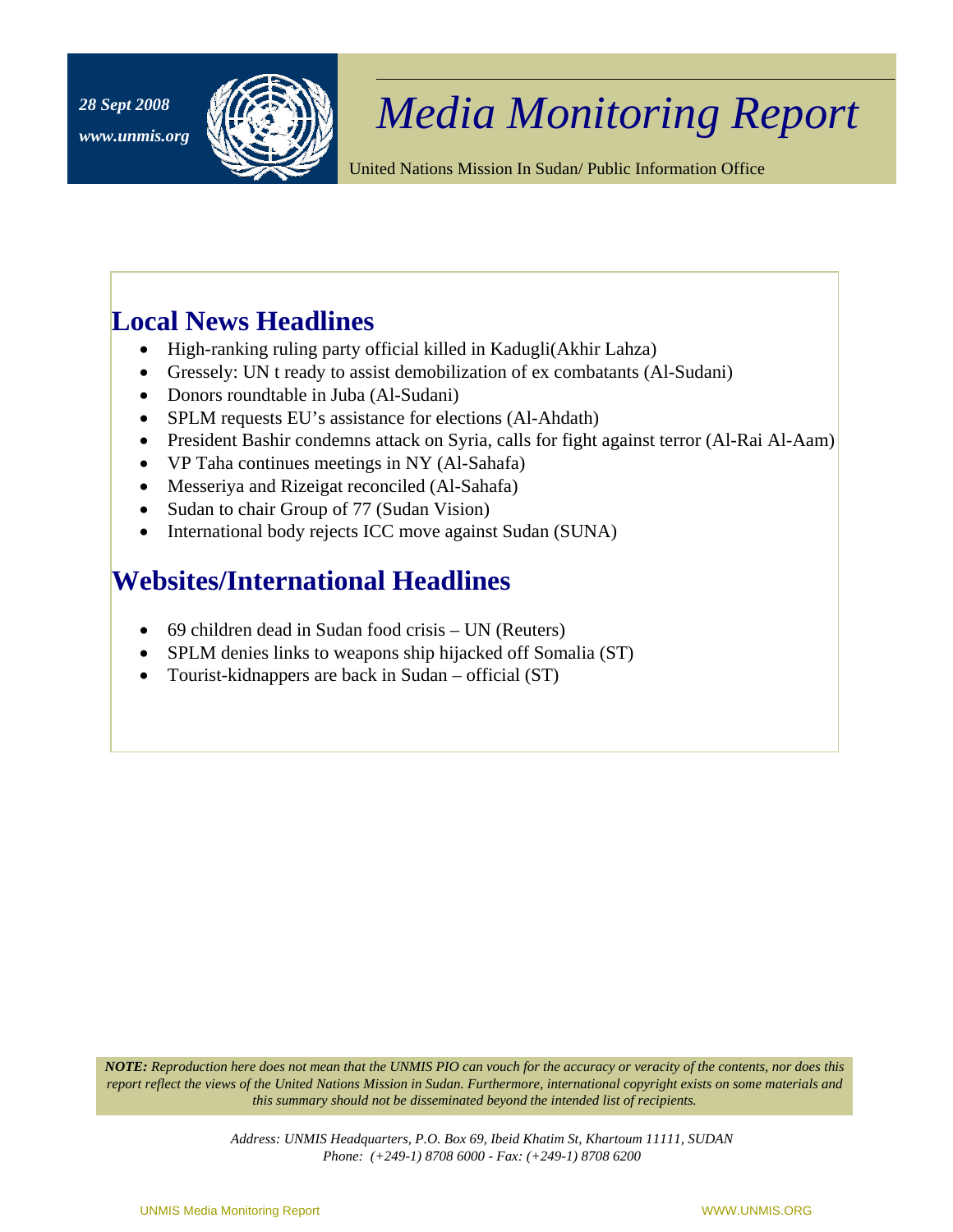# **Highlights**

## **Local Arabic and English language press**

#### *High-ranking ruling party official killed in Kadugli*

One of the high-ranking leaders of the Popular Defense Forces [PDF] and the National Congress Party in Kadugli tow, in Southern Kordofan, has been brutally assassinated by unknown gunmen, according to a report in **Akhir Lahza**.

The security committee in Southern Kordofan State announced that Ahmad Adam Ahmad, (nicknamed "Himiti"), was killed Friday morning, 3km south east of Kadugli, by unknown gunmen who opened fire on him while he was driving his motorcycle.

Following the announcement of the prominent PDF leaders' death, thousands of citizens gathered at Kadugli hospital calling for the resignation of the governor. PCP leaders demanded the state government arrest the perpetrators within 24 hours or else they would take matters into their own hands.

#### *Gressely: UN ready to assist demobilization of ex combatants*

**Al-Sudani** reports UN Southern Sudan's Regional Coordinator, David Gressely, said DDR for Sudanese ex-combatants need to be better between CPA partners. He told press in Juba that the UN was ready to help demobilize 180,000 SAF and SPLA combatants. Also, Gressely said UN would contribute \$ 40,000 for de-mining in southern Sudan expected to begin in October.

#### *Donors roundtable in Juba*

**Al-Sudani** repots the South Sudan DDR Commission has stated preparations for a donors' roundtable conference in Juba on 26 October. The conference is intended to urge EU and UN donors to support the programme in southern Sudan.

Commission Chairman, Deng Deng, said the conference would discuss donors' pledges made in Geneva and decisions of the DDR Coordination Council, which recently met in Khartoum. He said the DDR process was underway but cited lack of funding from donors and friendly countries. The Juba conference is to be held so that donors can see for themselves the situation of demobilized combatants in southern Sudan, he added.

#### *SPLM requests EU's assistance for elections*

**Al-Ahdath** reports SPLM has reiterated criticism of NCP accusing it of abusing the country's resources on activities against unarmed civilians. In a pres release, SPLM reportedly said the NCP was implementing the CPA in a selective manner at a time when the country was transforming from war to peace, from totalitarianism and dictatorship to multi-party democracy.

SPLM Secretary General Pagan Amum, meeting with EU representative in Juba on Friday, said the country was encountering challenges, citing Darfur and upcoming elections. SPLM position is that elections take place on schedule including in Darfur, he said. He has urged EU's support for elections to achieve desired democratic transformation.

The SPLM position is that elections should take place on schedule, including Darfur, he said.

**Page 2 of 5**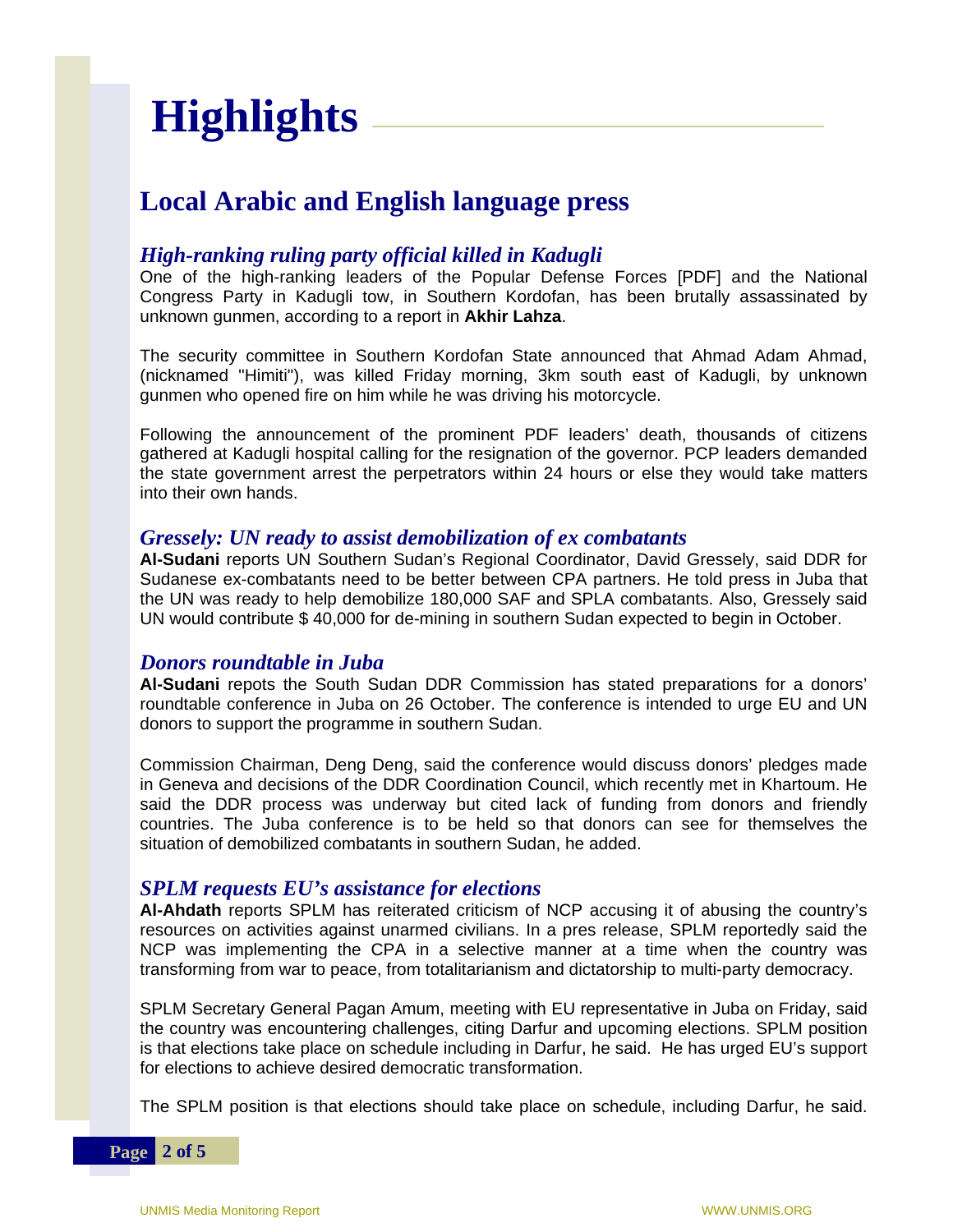Amum urged EU's support for elections to achieve desired democratic transformation.

In a press release, Amum stressed the need for the NCP to cooperate with ICC.

#### *President Bashir condemns attack on Syria, calls for fight against terror*

**Rai Al-Aam** reports President Bashir yesterday phoned his Syrian counterpart Bashaar Assad to express his condolences for the victims of what he has called "criminal and unacceptable" act. He Sudan condemns terrorism and he urged on the international community to fight it.

#### *VP Taha continues meetings in NY*

**Al-Sahafa** reports VP Taha continuing consultations in NY included meeting with the British and Russian Foreign Ministers who affirmed their support for Khartoum's efforts to resolve the Darfur issue. Sudan Ambassador to UN Abdul Mahmoud Abdul Haleem said Taha's meetings focused on Darfur and ICC.

#### *Messeriya and Rizeigat reconciled*

**Al-Sahafa** reports the Messeriya and the Rizeigat tribes, after meeting for two days in Al-Obeid, have reached a reconciliation agreement calling for demarcation of the borders between South Darfur and South Kordofan States. They also agreed that recent incidents between them would be settled amicably. The meeting was mediated by National Assembly Speaker Ahmed Ibrahim Al-Tahir.

#### *Sudan to chair Group of 77*

**Sudan Vision** reports that the Sudan government has welcomed the election of Sudan to chair the Group of 77 plus China. NCP Secretary, Dr. Qutbi Al-Mahi, said the elections reflected the international community's confidence in Sudan as a state and in its leadership.

#### *International body rejects ICC move against Sudan*

Sudan News Agency (**SUNA)** reports the OIC has affirmed its solidarity with Sudan and its rejection of the ICC Prosecutor's allegations against the Sudanese leadership. In its meeting Friday on the sidelines of the UN General Assembly, the OIC ministerial meeting called for full cancellation of the ICC Prosecutor's move, noting that the ICC move would undermine the peace process in Sudan and stability at the region.

### **Websites/International News Coverage**

#### *At least 69 children dead in Sudan food crisis - UN*

#### By Andrew Heavens

KHARTOUM, Sept 25 (**Reuters**) - At least 69 children have died from malnutrition and sickness after floods washed away crops in isolated villages in southeast Sudan in recent weeks, U.N. agencies said on Thursday.

Blocked roads and a lack of air transport are preventing the supply of emergency rations to parts of the region, the agencies added.

Aid workers fear for villagers in the Kurmuk region of Blue Nile state, where thousands of former refugees have returned home in the past few months after years of exile across the border in Ethiopia. Some remote villages unreachable by aid workers are at increased risk, the agencies said.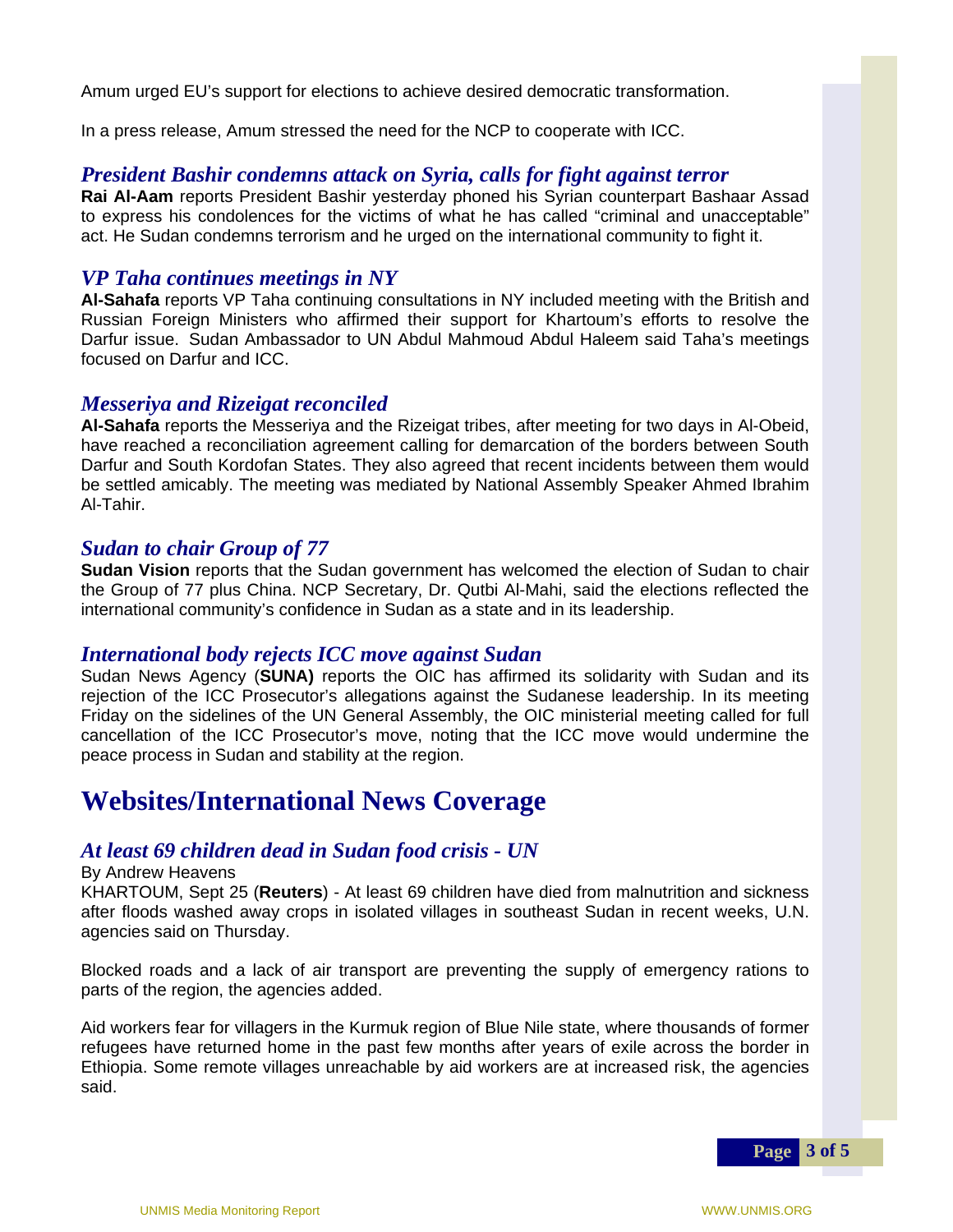The UNHCR said villagers in the region had used up six months of emergency food given to them when they arrived in Bellila and nearby villages earlier this year.

"There is now a food crisis," an agency spokeswoman said. "The harvest was bad and food prices in the market are very high. The seeds that were in the field have also been washed away by floods."

The World Food Programme said it has a month's worth of emergency food for the region, but floods had blocked roads and it has not yet obtained air transport to supply the aid.

Villagers who fled more than two decades of north-south civil war in Sudan have been slowly returning to the area after a 2005 peace deal, but three years on and the region has seen little development.

A report from the U.N.'s mission in Sudan, seen by Reuters, said the World Health Organization sent a team to Bellila this month to set up a health clinic and to assess the situation.

"The findings were alarming. The returnee community had finished their six-month food ration some months ago and did not have sufficient food ever since," the U.N. report said.

The report said 48 children died in the village of Gindi and another 21 in Borfa in August and September, all of them aged one to six. They died from malnutrition, diarrhea and malaria.

Almost half of the 1,200 villagers needed medical treatment, a situation likely to be similar in other remote areas of Kurmuk, the report said.

Sudan, in the midst of its annual rainy season, has been hit by a series of floods in recent weeks, but the U.N.'s refugee agency said the needs were particularly acute in Blue Nile because of the remoteness of the villagers.

Villagers were also in a particularly vulnerable condition having just returned after years in refugee camps, it added.

#### *SPLM denies links to weapons ship hijacked off Somalia*

(**Sudan Tribune)** – SPLA dismissed any connection with a Ukrainian ship loaded with tanks and ammunition that was hijacked off Somalia's coasts on Thursday. The ship is believed to be carrying 33 Russian-built T-72 tanks and a substantial quantity of ammunition and spare parts.

Some reports suggested that the cargo had been destined for South Sudan semi-autonomous government, but Kenyan officials denied that and said that they were the recipients of the shipment.

SPLA Major General Byor Ajang told the daily **Al-Sahafa** that GoSS did not order any new weapons. "The SPLA did not have Russian weapons shipments that were on its way here through Kenya" Ajang said. We did not sign a contract to buy Russian tanks" he added.

#### *Tourist-kidnappers are back in Sudan - official*

(**Sudan Tribune**) — Kidnappers holding 11 European tourists and eight Egyptians are back in Sudan after crossing the Libyan border, the Sudanese foreign ministry said Friday. According to Libyan officials speaking the same day, an extensive search for the hostages showed they were not on Libyan soil. On Thursday Sudan said the group had crossed into the neighbouring

**Page 4 of 5**